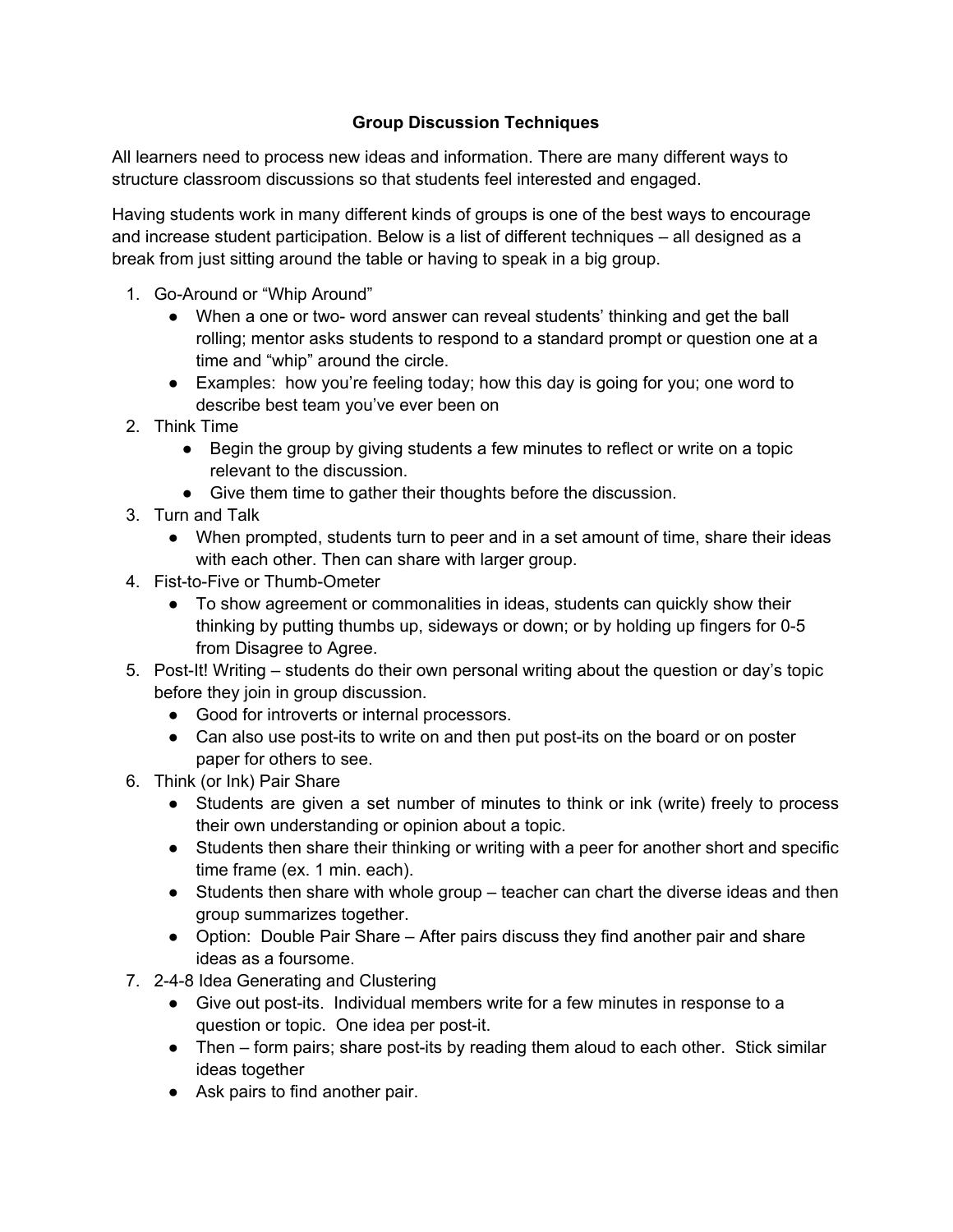- One person in group of four describes a theme of a post-it cluster.
- The other pair reads aloud any of their similar ideas.
- The foursome stick similar ideas together on flip chart paper.
- One more round of eight.
- Final write headings for the main themes of the post-its and put on wall.
- Everyone walks around room and looks at all the themes followed by debrief discussion about similarities etc.
- 8. Four Corners
	- Students move to one corner of the room that represents their thinking about a question or topic.
	- Examples for corners = disagree to agree; good to bad; age it's appropriate to do something etc.
	- After students go to the corner that represents their thinking they talk with each other about why they're there. Then can share with whole group.
	- Students can change corners after they hear different opinions, etc.
- 9. The Continuum
	- Non-threatening way to get teens thinking, to see where group members stand on the topic, and to get them moving around.
	- Indicate an imaginary line down middle of the room one end represents "agree" and the other "disagree" and everything in between.
	- Start by making a statement related to the week's discussion topic such as "The only way to get a good grade in a class is to have a good relationship with the teacher."
	- Mentees then place themselves anywhere along the line that indicates how they feel about the statement.
	- Follow with discussion about why they placed themselves.
- 10. Graffiti Wall
	- Put up blank sheets of paper around the room with different questions or statements on them.
	- Invite students to stand in small groups at each sheet, write or draw their responses, and then when you say "Next!" they move to the next sheet and respond there.
- 11. Sticky –Note Storm
	- Great for brainstorming and thinking outside the box and a good way for students to learn from each other.
	- Pose a question, set a time limit, and give students a moment to think before they write.
	- Each student writes down as many answers or ideas as they can think of and sticks it to the center of the table.
	- The idea is to generate as many ideas as possible and cover the table.
	- At end of round, students review each others' ideas.
- 12. Posters
	- Before discussing a particular topic or issue, invite small groups to brainstorm how the might illustrate the topic on a poster.
	- Invite each group to design a poster that promotes their ideas and questions
	- Good for students who like to express themselves graphically or artistically.
- 13. Talk Tokens